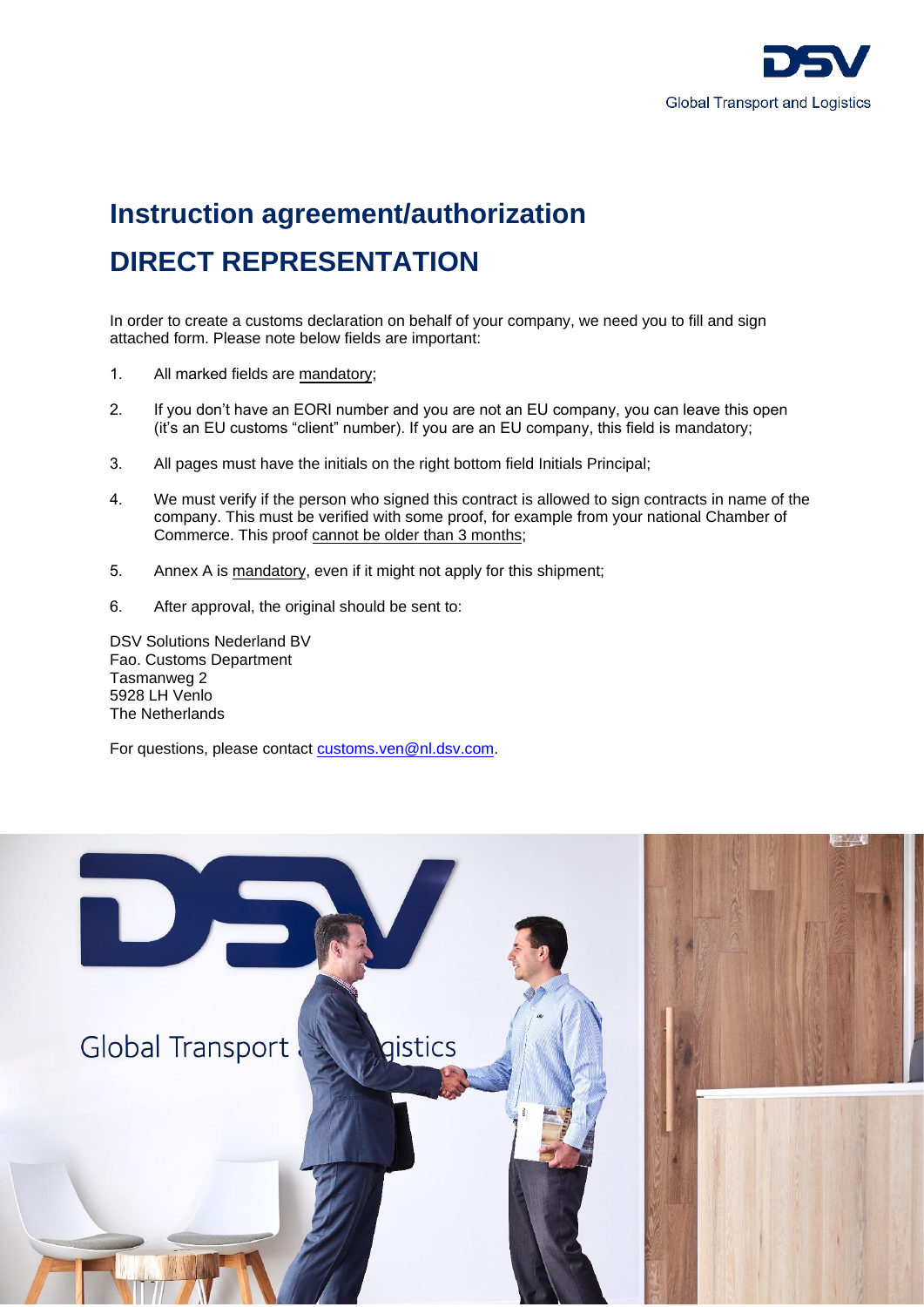

# **Agreement/authorisation to act as (in)direct representative**

The red shaded text indicates that further details must be provided. *Italicised passages* indicate that a different arrangement is possible.

| The Undersigned,<br>The Principal / the party directly represented |                                                                                                                      |  |
|--------------------------------------------------------------------|----------------------------------------------------------------------------------------------------------------------|--|
|                                                                    |                                                                                                                      |  |
| Address:                                                           | <u> 1980 - Johann Barbara, martxa alemaniar argumento de la contrada de la contrada de la contrada de la contrad</u> |  |
|                                                                    |                                                                                                                      |  |
| Country:                                                           | <u> 1980 - Johann Barbara, martxa alemaniar argumento este alemaniar alemaniar alemaniar alemaniar alemaniar al</u>  |  |
|                                                                    |                                                                                                                      |  |
| $VAT-Id$ no*:                                                      |                                                                                                                      |  |
| EORI number*:                                                      |                                                                                                                      |  |
| *where applicable                                                  |                                                                                                                      |  |
|                                                                    |                                                                                                                      |  |

## **The Freight Forwarding Company / Direct Representative**

Company: DSV Road B.V. Tasmanweg 2 5928 LH Venlo, the Netherlands

The parties declare to have agreed as follows:

The Principal authorises and places orders with the Freight Forwarding Company, in conformity with Article 18, and further, of the Union Customs Code (Regulation no. 952/2013/EU), against the agreed remuneration, to make the declarations prescribed in the customs legislation -and where possible in other legislation- 'in the name and for the account of' the Principal. This authorisation and the order apply to the shipment of goods presented by/on behalf of the Principal, for which the Principal has provided the Freight Forwarding Company with the records/information. This authorisation and the order comprise all acts and communications up to and including the completion of the verification of the declaration and those in connection with the issue of the communication of the amount of the customs debt.

Furthermore, the Principal authorises and commissions the Freight Forwarding Company to:

- submit requests for repayment/remission as well as to submit written objections relating to data incorrectly stated in the declaration compared to the information supplied when the order was placed;
- to proceed, at the request of the Principal, to submit request for repayment/remission as well as to submit written objections, because incorrect information was supplied when the order was placed;
- to submit written objections in relation to corrections up to the completion of the verification of the declaration.
- Handle the financial aspects of the above requests and objections et cet.

Separate, case-by-case agreements are required for making/submitting other requests, written objections and lodging appeals.

In connection with the authorisation, the Principal is obliged to hand over to the Freight Forwarding Company proof of the existence of the company, its current place of business and names of the person(s) authorised to lawfully represent the company, such as a recent excerpt of the company's entry into the Trade Register of the Chamber of Commerce or a statement by the company to serve as evidence of the authority of the person issuing the authorisation. If the Principal is a private individual, that person must hand over a copy of his passport/identity card.

Initials Principal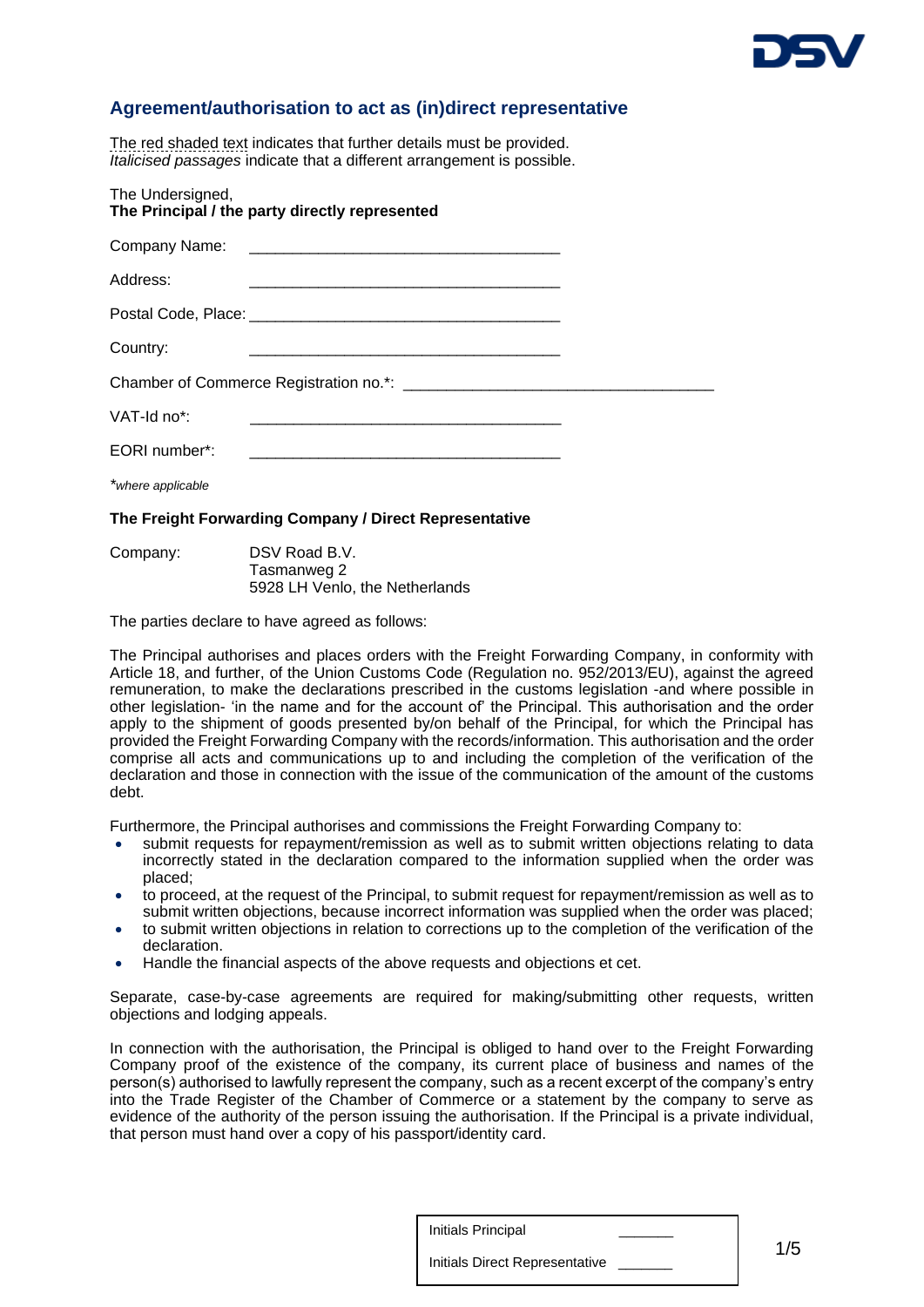

## **Article 1. GENERAL CONDITIONS**

- 1.1 Unless otherwise agreed, the relation between the parties is governed by the **Dutch Forwarding Conditions**<sup>1</sup> , with the inclusion of the Arbitration Clause. The most recent version of the Dutch Forwarding Conditions at the moment at which the acts/activities are performed, is applicable.
- 1.2 The following annexes form part of this agreement:
	- annex a) The Dutch Forwarding Conditions.
	- annex b) The 'information and documents required' checklist.
- 1.3 Unless otherwise agreed, the Direct Representative shall, if this serves the interests of the Principal, on the basis of the information known to the Direct Representative, be present at the taking of samples and the examination of the goods.<sup>2</sup>
- 1.4 The Direct Representative is entitled to refuse to perform acts and activities ensuing from this agreement/authorisation, providing he/it communicates this as soon as possible.

## **Article 2. OBLIGATIONS OF THE PARTIES**

- 2.1 The Principal is obliged to provide the Direct Representative with all required records, information and data necessary for the execution of this agreement (also for each individual shipment/transaction), which may be required on the basis of the applicable rules and regulations and the present agreement.
- 2.2 In order to submit a correct customs declaration, the Direct Representative must require from the Principal the required records, information and data, the relevance of which must be reasonably known to him/it.
- 2.3 The Direct Representative will make such declarations on the basis of the above data.

## **Article 3. PROVISION OF SECURITY / PAYMENT OF DUTIES AND TAXES**

- 3.1 Unless otherwise agreed, use will be made of the facilities of the Direct Representative in order to provide security and ensure payment of duties, other charges and taxes to the Customs Authorities.
- 3.2 In case refunds are granted by the Tax or Customs Authorities. These will be settled via the bank account of the Freight Forwarding Company/Logistics Service Provider.

## **Article 4. OBLIGATION TO KEEP RECORDS**

1

- 4.1 On the basis of the license to submit an electronic declaration to the Customs Authorities issued to him/it, the Direct Representative is obliged to keep records and keep the (original) documents and records pertaining to each declaration. The Principal is obliged to keep a copy of the documents and records provided by him/it for the same period of time.<sup>3</sup>
- 4.2 Subject to Article 4.1, the Principal is under a statutory obligation to keep all data relating to the declaration, the records and other data in connection with the transaction on file insofar as these pertain to the declaration.<sup>3</sup>

#### **Article 5. DURATION AND TERMINATION/REVOCATION OF THE AGREEMENT/AUTHORISATION**

- 5.1 This agreement/authorisation is entered into/applies for an indeterminate period of time,<br>effective as of The agreement/authorisation may be The agreement/authorisation may be cancelled/revoked in due observance of a term of three (3) months.
- 5.2 Cancellation/revocation is to be affected by registered letter.
- 5.3 The provisions under this agreement/authorisation continue to apply also after cancellation/revocation, where relevant in connection with fulfilment of obligations imposed in the name of government.
- 5.4 The Direct Representative is entitled to keep the present authorisation also after revocation for the purposes of possible controls in the name of the government.

Initials Principal

<sup>1</sup> The [Dutch Forwarding Conditions,](http://www.fenex.nl/Documents/Nederlandse%20Expeditievoorwaarden%20%28Engels%2c%201%20juli%202004%29.pdf) deposited by FENEX at the Registry of the District Courts of Amsterdam, Arnhem, Breda and Rotterdam, may also be consulted at [www.fenex.nl](http://www.fenex.nl/) under 'meer voorwaarden'.

<sup>2</sup> It is advisable that the parties examine whether entering into further agreements is desirable in connection with the nature of the products, and so on.

 $3$  To be kept for a period of 7 years from the date at which customs control was completed.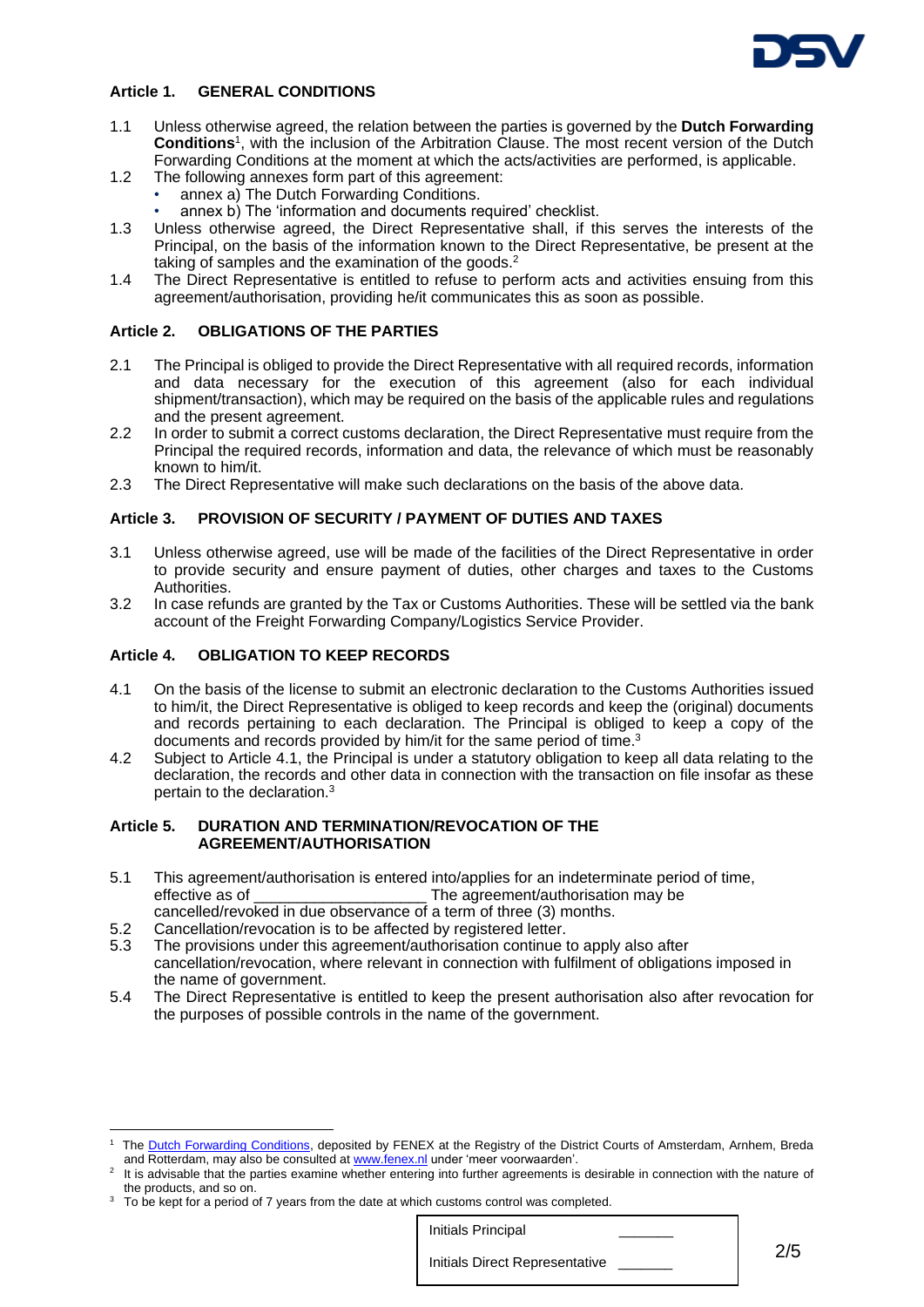

## **Article 6. THIRD PARTIES**

6.1 The Freight Forwarding Company is entitled to have this agreement/authorisation performed by the following third party:

| Company: | DSV Solutions Nederland B.V.,                    |
|----------|--------------------------------------------------|
|          | Durbanweg 31, 1047 HD, Amsterdam or              |
|          | Lelyweg 30, 4612 PS, Bergen op Zoom or           |
|          | Boschstraat 23, 6442 PD, Brunssum or             |
|          | Europalaan 18, 6199 AB, Maastricht-Airport or    |
|          | Engelandlaan 30, 6199 AN, Maastricht-Airport or  |
|          | Tradeboulevard 4 Haven 528, 4761 RL, Moerdijk or |
|          | Tradeboulevard 7, 4761 RL, Moerdijk or           |
|          | Orionweg 9 Haven Nr. 264, 4782 SC, Moerdijk or   |
|          | Witte Vennenweg 1, 5807 EJ, Oostrum or           |
|          | Transportweg 7, 7041 KK, 's-Heerenberg or        |
|          | Logistiekweg 2, 5928 SG, Venlo or                |
|          | Popeweg 42, 5928 SC, Venlo or                    |
|          | Popeweg 50, 5928 SC, Venlo or                    |
|          | Heierhoevenweg 17, 5928 RN, Venlo.               |

**OR**

Company: DSV Air & Sea Nederland B.V.,

Burgemeester J.G. Legroweg 45d, 9761 TA, Eelde **or** Donker Duyvisweg 70, 3316 BL Dordrecht **or** Europalaan 18a, 6199 AB, Maastricht-Airport **or** Fokkerweg 300, Building 3A, 1438 AN Oude Meer.

- 6.2 The third party referred to above may invoke the Dutch Forwarding Conditions (with the inclusion of the Arbitration Clause).
- 6.3 The required records, information, and data, with the inclusion of this authorisation, must be made available to the third party referred to above.

## **Article 7. INDEMNIFICATION**

The Customer undertakes to indemnify DSV Solutions Nederland B.V. (and the under Article 6 mentioned group companies) on the latter's first demand from any and all financial consequences claims and incurred costs, including but not limited to customs duties and other indirect taxes e.g. VAT and excise duties, penalties, fines and interests which may incur due to incorrect information given by the Customer or due to negligence on the part of the undersigned.

The Customer furthermore undertakes to contribute to mitigate any claims directed against DSV Solutions Nederland B.V. however so caused and thus accept to reimburse any claims deductible or refundable for the Customer (e.g. VAT and excise duties).

Initials Principal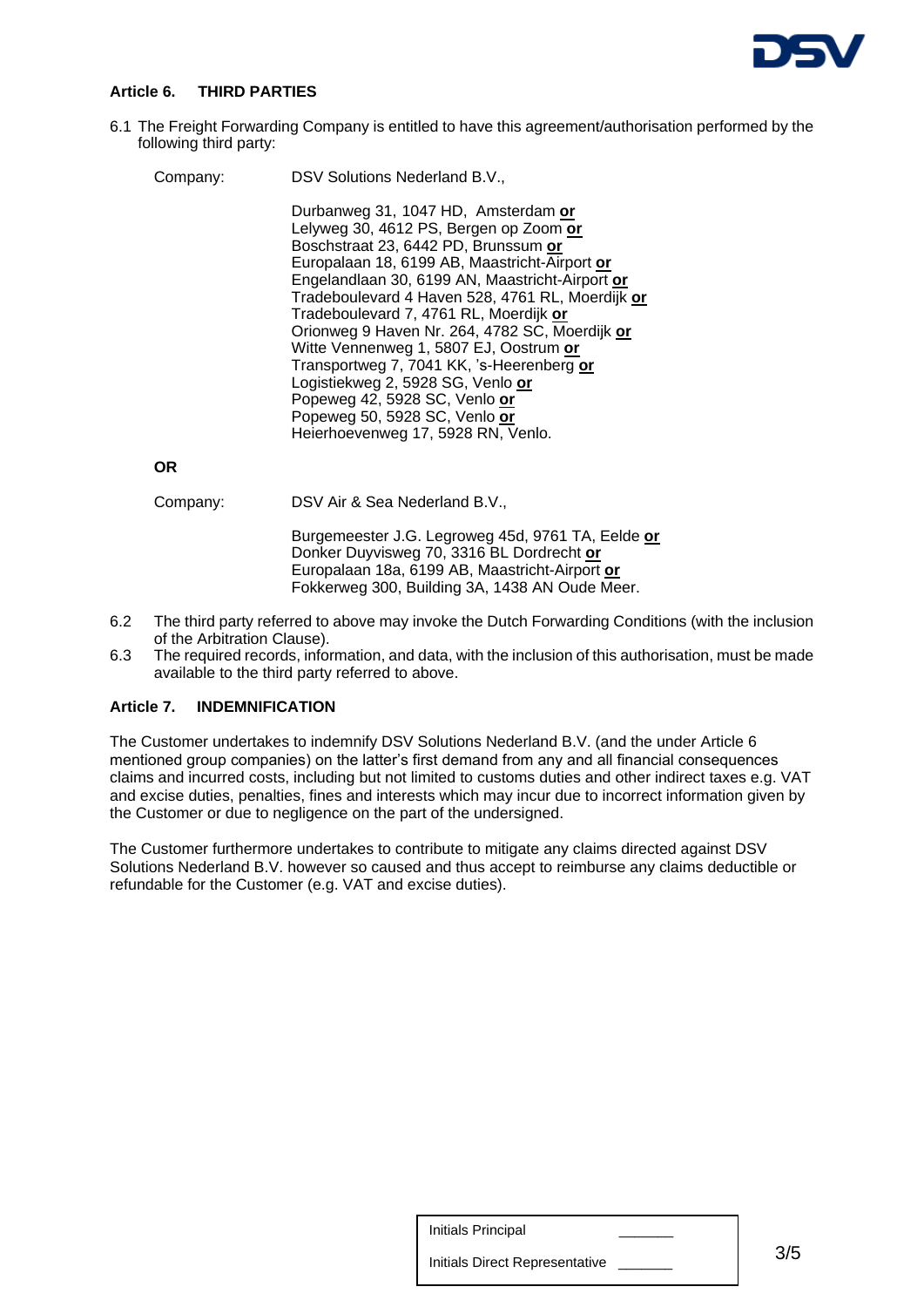

## The Principal, lawfully represented by:

| Full Name:      |  |
|-----------------|--|
| Position:       |  |
| Date and Place: |  |

# Freight Forwarding Company, represented by:

| Full Name:                     |                                 |
|--------------------------------|---------------------------------|
| Position:                      |                                 |
| Date and Place:                |                                 |
| Signature (and Company Stamp): | Tasmanweg 2<br>NL-5928 LH Venlo |

**Initials Principal**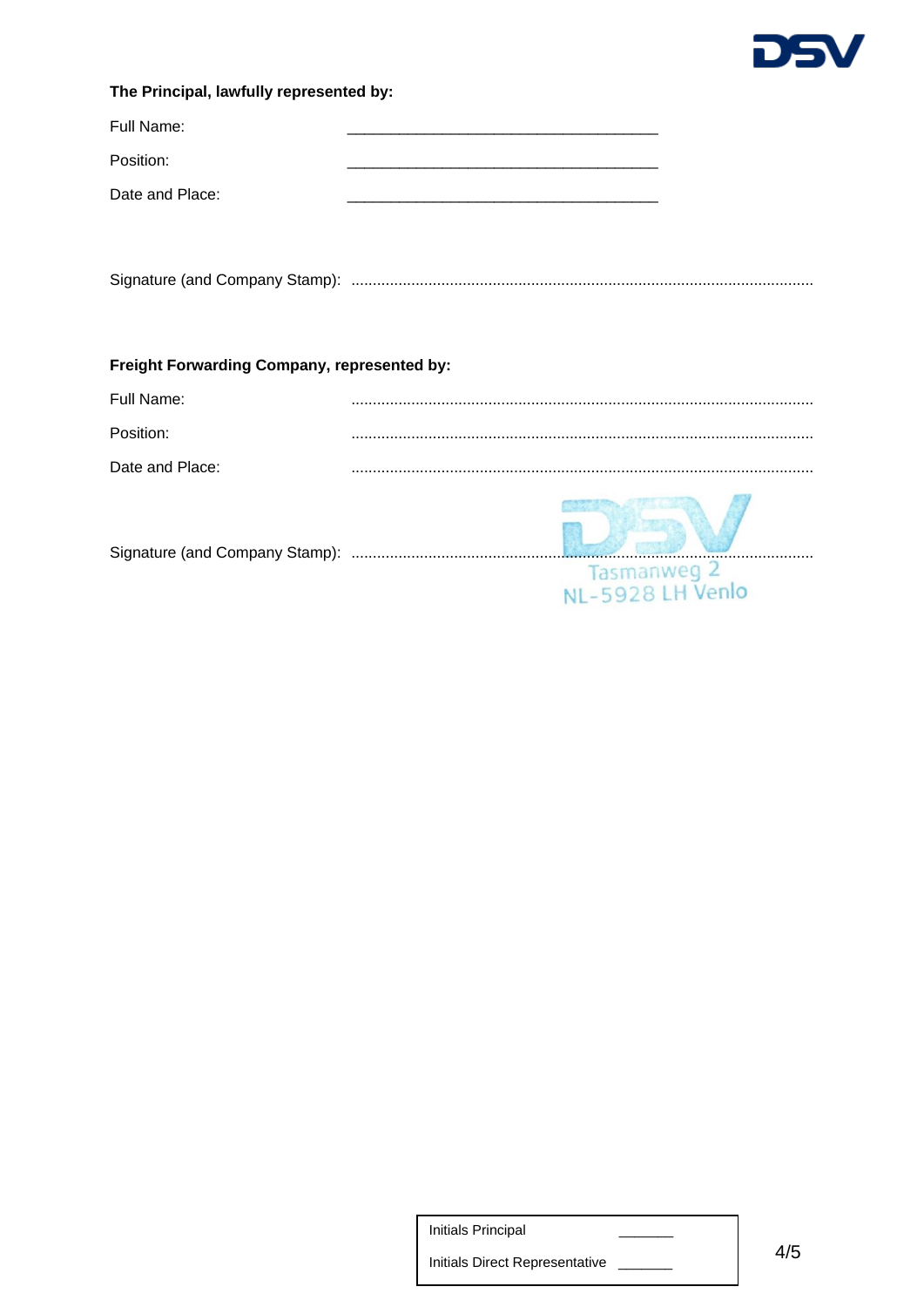

## **ANNEX A QUESTIONNAIRE: DIRECT REPRESENTATION**

In the UCC, first of all, the so-called EU 'first sale for export' option will be abolished and the last sale for export needs to be reported as the customs value in the customs declaration.

- 1. Does your company import goods which form part of a chain of sales prior to import into the EU (e.g.  $A \rightarrow B \rightarrow C \rightarrow EU$ )?  $\Box$ Yes  $\Box$ No
- 2. If the answer to Q1 is yes, is the customs value of these imported goods based on a sale earlier in this chain (read: not the last sale before import in the EU)?  $\Box$ Yes  $\Box$ No

If the answer to both questions is 'yes', the UCC could have an impact the on business of your company (i.e. resulting in a higher EU import duty burden), we as your customs representator will contact you as soon as possible.

Secondly, under the UCC, royalties and license fees must be included in the customs value of the imported goods and de facto will become dutiable.

- 3. Does your company have to pay royalties or license fees related to the imported goods in order to be able to purchase the goods?  $\Box$ Yes  $\Box$ No
- 4. If the answer to Q3 is 'yes', are the royalties or license fees included in the price payable for these goods (i.e. included in the invoice price)? ☐Yes ☐No

If the answer to Q3 is 'yes' and to Q4 is 'no', the UCC could have an impact on the business of your company. (i.e. resulting in a higher EU duty burden), we as your customs representator will contact you as soon as possible.

And last, under the UCC, when a Binding Tariff Information (BTI) is provide by any EU customs authority, the BTI reference number must be included in the customs declaration of the imported goods.

5. Does your company have at this moment Binding Tariff Information (BTI) in place for goods?  $\Box$ Yes  $\Box$ No

If the answer to Q5 is 'yes', please provide a copy of the BTI together with this agreement.

Declaration:

I hereby declare that the answers above are true and correct to the best of my knowledge and belief and I undertake to inform The Freight Forwarding Company / Direct Representative of any changes therein, immediately. In case any of the above information is found to be false or untrue or misleading or misrepresenting, I am aware that I may be held liable for it.

| Full Name: |  |
|------------|--|
|            |  |

Position:

Date and Place:

Signature (and Company Stamp): ………………………………………………………………….

Initials Principal

5/5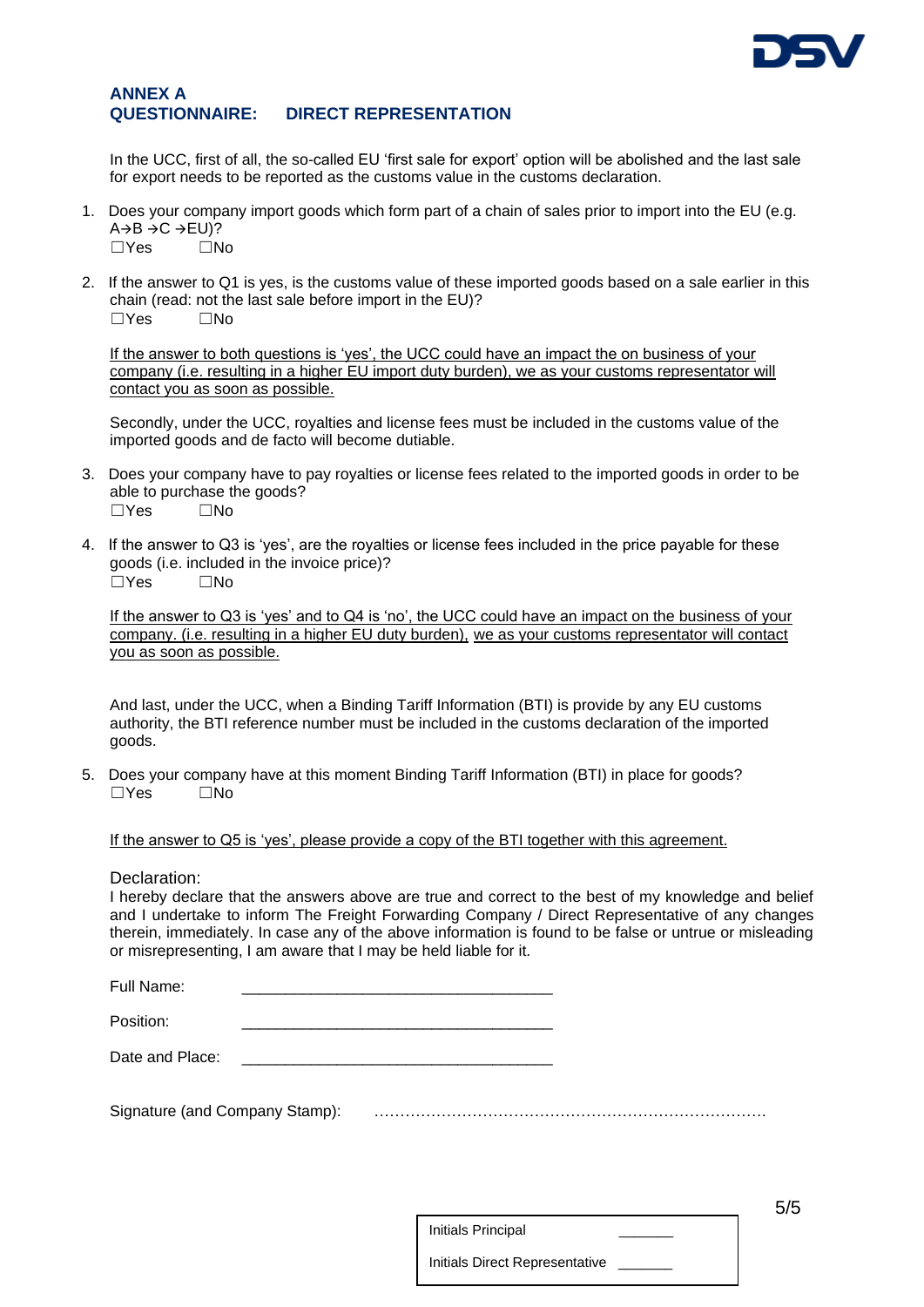

## **ANNEX B CHECKLIST: DIRECT REPRESENTATION INFORMATION AND DOCUMENTS REQUIRED**

The Principal shall supply the Direct Representative with the required records, information and data correctly and timely (prior to the moment at which a declaration is submitted). The checklist below has been composed to indicate what information and documents must be made available in general to the Direct Representative. If the declaration has been made and the Principal possesses records, information and data other than those supplied or listed in the declaration, he/it shall inform the Forwarding Company of this as soon as possible.

## **GENERAL**

- **A recent excerpt of the entry of the company in the Trade Register (registration of the company and the signature authority)**
- **Name, address, place of residence of the Importer / Addressee and its VAT-Id no<sup>4</sup>**

## **DOCUMENTS AND RECORDS REQUIRED**

- **Invoice / statement of value**
- **(copy of) the Transport Document (e.g. B/L or CMR)**
- **Certificates of Origin/Provenance** (depending on legislation)
- **Other certificates** (depending on legislation, such as health certificates)
- **(copy of) Licenses** (depending on legislation, such as import licenses, customs procedures with an economic impact license, particular destinations, exemption of customs import duties and/or other import taxes)

The Direct Representative is entitled to request the Principal to supply the following records:

- Packing list(s)
- Product specifications
- A copy of the contract of sale

## **DATA REQUIRED FOR THE PURPOSE OF SUBMITTING A DECLARATION**

The following information and data can be required from the Principal:

## **In relation to the shipment:**

- Delivery terms (Incoterms 2010)
- Container number
- Mode of transport at the border and Inland mode of transport
- Country of dispatch/export and Country of origin
- Location of the goods
- Binding Tariff Information or Binding Origin Information, where present
- Description(s) of the goods and/or Commodity code
- Packaging unit, packages
- Marks and numbers

1

• Gross mass and Net mass (for each Commodity code)

## **For the purpose of determining the customs value I (based on the transaction value)**

- Costs of delivery to the point of entry, taking into account transport, costs of loading and handling and related to transport and insurance
- Costs of delivery subsequent to arrival in the EU (point of entry)
- Charges for construction, erection, assembly, maintenance or technical assistance, undertaken after importation
- Other charges included in the price (interest, duplication fees, buyer's commissions, storage costs incurred in the EU and costs of safekeeping, quota costs and 'sales' tax)
- Customs duties and taxes payable in the Community upon importation/sale in the EU, already included in the price (such as DDP)

<sup>&</sup>lt;sup>4</sup> If that person/entity is not the principal as well.